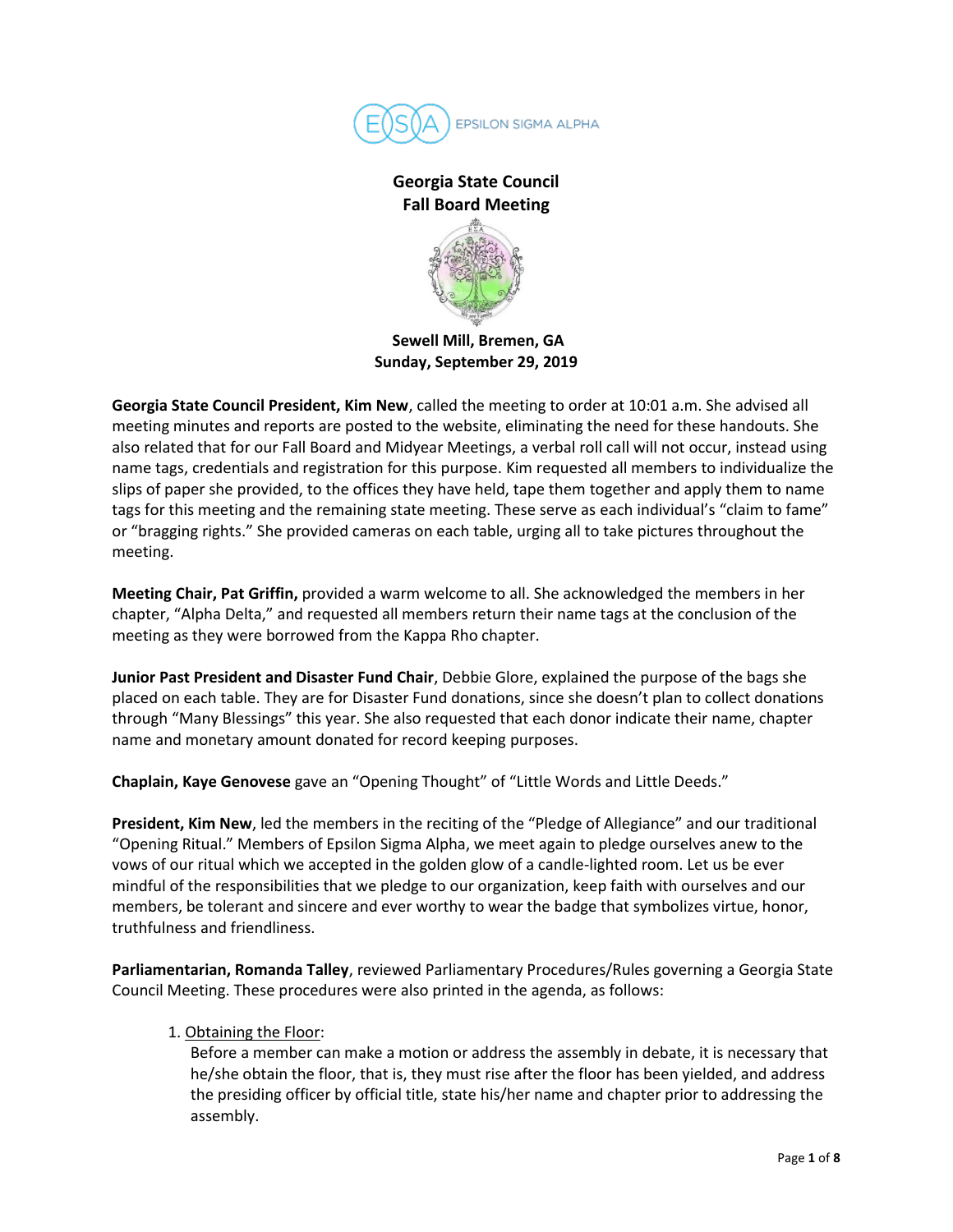## 2. Motions and Resolutions:

After obtaining the floor a motion is made by saying: "I move …" and then state the proposed action. If a motion is lengthy, it must be written and handed to the President/Chair.

3. Second Motions:

A second to a motion must come from a member of a chapter other than that which proposed the motion. To second a motion, the member must rise; state your name and chapter and say, "I second the motion."

4. Stating the Question:

When a motion has been made and seconded, it is the duty of the President/Chair, unless the motion has been ruled out of order, to immediately state the question that is before the assembly for its consideration and action.

5. Debate:

A delegate is limited to speaking twice on one motion. A Delegate's first speech shall be limited to two (2) minutes, debate to ten (10) minutes.

6. Time:

All reports and speeches will be limited to three (3) minutes unless previously cleared with the President/Chair.

## **Credentials Chair, Vicki Warren**, presented the following credentials:

| 12 of 17 Chapters represented for a total of: | 20 Chapter Votes             |
|-----------------------------------------------|------------------------------|
| (6 of those chapters are ineligible to vote)  | 18 GSC Past Presidents Votes |
| Total Votes:                                  | 38                           |

### **Recording Secretary, Gail Marchant**

President Kim advised, in accordance with the Bylaws, the Minutes Committee reviewed and approved the minutes of the May 2019 meeting. If there are no objections, we will dispense with the reading of the minutes.

**Treasurer, Susan Garner**, provided the following Treasurer's report:

| Checking Account Balance as of July 30, 2019:           | \$10,906.91 |
|---------------------------------------------------------|-------------|
| Income:                                                 | 2,460.00    |
| Disbursements:                                          | 670.00)     |
| Balance on Hand as of September 20, 2019:               | \$12,696.91 |
| Savings Account Balance as of August 31, 2019:          | \$6,045.09  |
| Candidates Fund Account Balance as of August, 31, 2019: | \$3,221.97  |
| TOTAL FUNDS as of September 20, 2019:                   | \$21,963.97 |

There were no questions, therefore, the Treasurer's Statement will be filed for Audit.

**Recording Secretary, Gail Marchant**, moved that we accept the minutes as distributed. Gennie Gilvin seconded the motion. With no discussion the motion carried.

**Meeting Registration Chair, Donna Moore**, provided the following 2019 Fall Meeting Registration report:

12 out of 17 chapters have members attending. Members: 55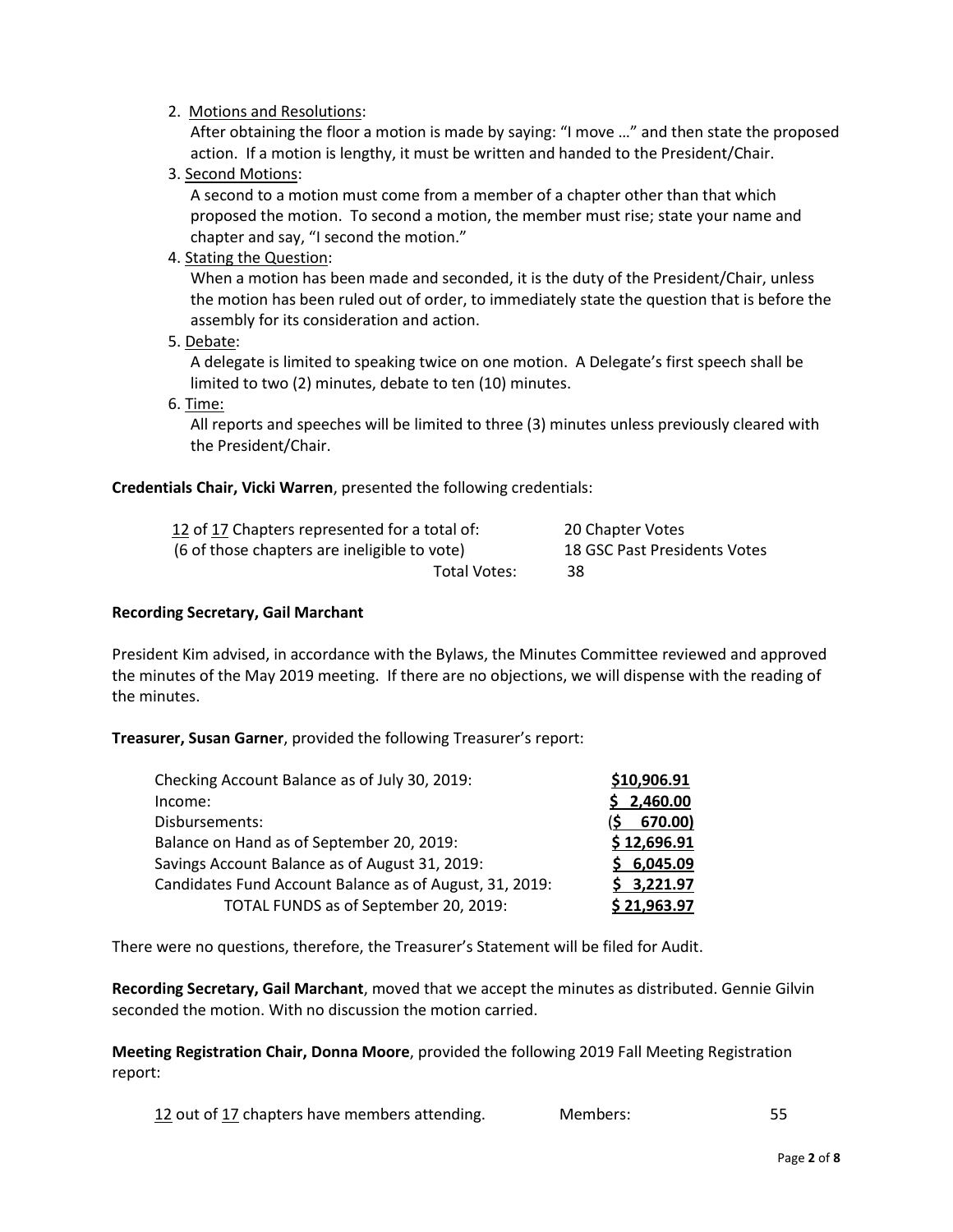| Members at Large (MAL): |    |
|-------------------------|----|
| Guest(s):               |    |
| Total Registered:       | 56 |

**Membership Chairs, Vicki Warren & Wanda Price**, asked that first time Fall Board Meeting attendees stand. Vicki recognized Tonya Murphy as the only first-time attendee. James Dorris was recognized as a Pledge (recently pledged). Vicki and Wanda presented both with a gift and thanked them for attending. President Kim, also gave each a gift.

**Second Vice President and Membership Chair, Wanda Price**, gave the following IC Membership report.

| <b>Active Chapters</b> | 17        |
|------------------------|-----------|
| Jewel Pin Members      | 90        |
| <b>MAL Members</b>     | O         |
| Pledge Members         | <u>_1</u> |
| TOTAL                  | 91        |

Wanda suggested many different ways to increase GSC ESA membership. Starting September 1<sup>st</sup> until Midyear meeting, she requested to be notified of the name of any new pledge and their sponsor so each may be entered into a special drawing at the Midyear Meeting.

**President, Kim New**, thanked the GSC for sending her to the IC Convention in Memphis. It was her first IC Convention and she and 12 Georgia delegates visited St. Jude Children's Research Hospital. She said, "She was overwhelmed and very emotional throughout the Convention." She received and enacted distribution of the following awards received at the IC Convention:

- Theresa McGugan from Gamma Omega won "Top Ten Educational Program Awards."
- Susan McVey won 3<sup>rd</sup> Place for "State News Bulletin Award for 5 Issues or More" Editor.
- Gennie Gilvin won 3<sup>rd</sup> Place for "Outstanding State Website."
- With Connie Presley, our 2018-2019 St Jude Senior Chair, Georgia won "Danny's Dream Award" for reaching the next million-dollar mark of \$10 million in giving to St Jude Children's Research Hospital."
- Georgia also placed in the top 9 most monies earned for St. Jude Children's Research Hospital this past year, earning \$969,808.
- ESA has a new "Life Time" total of \$290,443,946 to St Jude.

## **First Vice President, Vicki Warren**, did not have a report.

**Corresponding Secretary, Venetia Lewallen**, reported the second GSC Newsletter was published at the beginning of September and is on the GSC website. They were emailed to all GSC members, in addition to IC President Kim Kummer and SERC President Pinky Barbour. Those members without computer access were mailed a hard copy. Venetia thanked those who participated. She solicited additional articles, photos, etc. for the upcoming newsletter due October 15<sup>th</sup>. She advised Danny Thomas was in the room, suggesting all to rub his nose for luck and for a hidden clue that we will need in the future. (A handmade bust of Danny Thomas had been placed on a separate table.)

**Junior Past President/Disaster Fund Chair, Debbie Glore**, advised ESA Internationally, 11 claims totaling \$43,127.00 were paid out to members last year. Total donations received were \$61,422.00, with Georgia contributing \$1,447.00. She challenged each chapter to increase their donation to the Disaster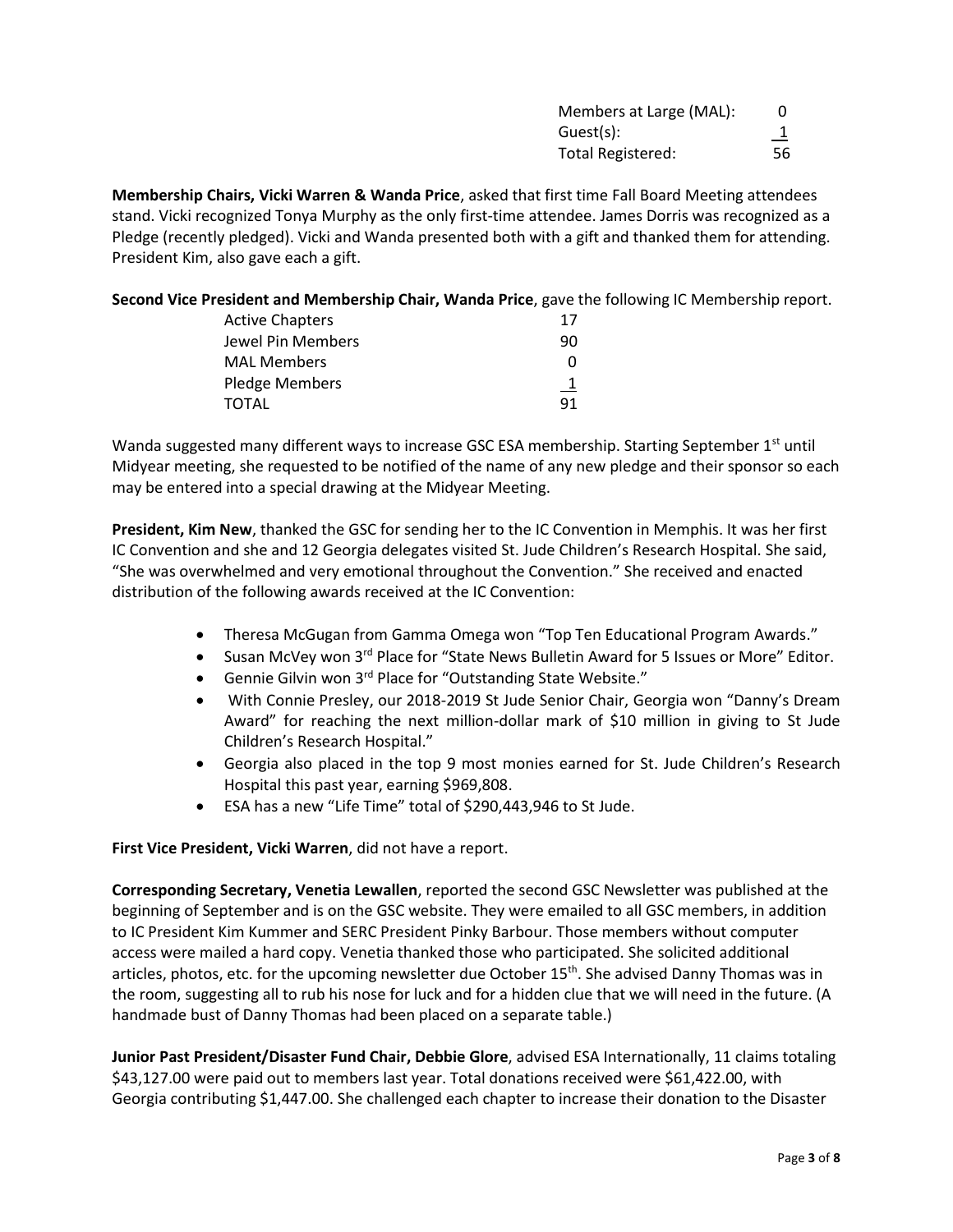Fund by \$5.00 per member, so we can reach her goal of \$2,000.00. She asked that all chapter send their donations directly to her.

**Parliamentarian, Romanda Talley**, advised it was brought to her attention that the State's current Robert's Rules of Order, Newly Revised, 10<sup>th</sup> Edition (copyrighted in 2000) was outdated. She purchased the current 11<sup>th</sup> Edition and donated it to the Georgia State Council. She related of buying herself a Robert's Rules of Order for Dummies for herself.

**Auditor, Donna Moore**, found the Georgia State Council Treasurer's book to be in good standing. The "Tax Fact" report had not been filed this year, so she advised the current Treasurer that it would need to be filed prior to September 15<sup>th</sup>. The Convention Books from Kappa Rho were also found to be in good standing. She commended the Treasurer for good documentation.

**Easterseals Chair, Darlene James**, asked one person from every chapter to come up front. She requested all donate to Easterseals if they had not already done so (brought 100 pennies, per President Kim's earlier request for 100 years of Easterseals), writing your Chapter name, your name and the amount donated to a sheet of paper. She brought gifts of indoor/outdoor mats to distribute as incentive prizes for some of those who donated. She provided all chapters with a container to display at each chapter meeting for donations to Easterseals.

**Foundation Counselor, Pat Griffin**, reported on the new Life Active Challenge and the partnership and investment in St. Jude Graduate School for Biomedical Sciences that was announced at the IC Convention. The Life Active Challenge is *"Each one Reach one,"* which was a big success with 97 new life active members joining. There was also an announcement at the convention of a new \$50,000 grant (\$10,000 per year for 5 years) to the St. Jude Graduate School of Biomedical Science. Your Life Active Memberships enable this grant. Each state with 2 new Life Active members this year will receive \$100 in materials or other assistance to promote the ESA foundation. Your Life Active membership may be paid in 2 installments of \$250.00 each, but must be paid in full by May 31<sup>st</sup>, 2020. This year the Foundation gave 168 scholarships for a total monetary value of \$270,100.00; with a life value of over \$3.4 million. Eleven scholarships were not applied for or given this year, leaving \$11,600.00 unused. Pat thanked all for their donations, especially Kappa Rho for their \$200.00 donation for the Georgia State Council Endowment this year. Pat added, that your dues must be paid by February  $29<sup>th</sup>$  to have voting privileges at the 2020 Convention in Texas. She asked that you pay your dues prior in January, in order to save money on mailing your dues notice. With the assistance of President Kim, she handed out the following Achievement award certificates:

| <b>Bronze Plateau</b> | (\$250-\$499)-Kim New and Romanda Talley                      |
|-----------------------|---------------------------------------------------------------|
| Silver Plateau        | (\$500-\$999)-Kim New, Kaye Genovese and Venetia Lewallen     |
| Crystal Plateau       | (\$1,000-\$4,999)-Tammy Raymaker, Luanne Langmo and Sigma Chi |
|                       | Turquoise Plateau (\$5,000-\$14,999)-Delta lota               |
| Pearl Plateau         | (\$15,000-\$24,999)-Alpha Delta                               |

**Hope for Heroes Chair, Ruth Ann Edge**, pointed out the flyer and a lapel pin for "Hope for Heroes." She made suggestions of ways to support our veterans. Ruth Ann requested white tube socks, toiletries and Christmas cards addressed to a Veteran be brought to the Midyear Meeting, for the Milledgeville Veterans Home. She offered many other ways to honor our Veterans. Sherry Presley, Sigma Chi, related of being able to not only purchase wreaths for Veterans graves at Christmas, but also placing them on the graves. Ruth Ann related of Boy Scouts also doing this.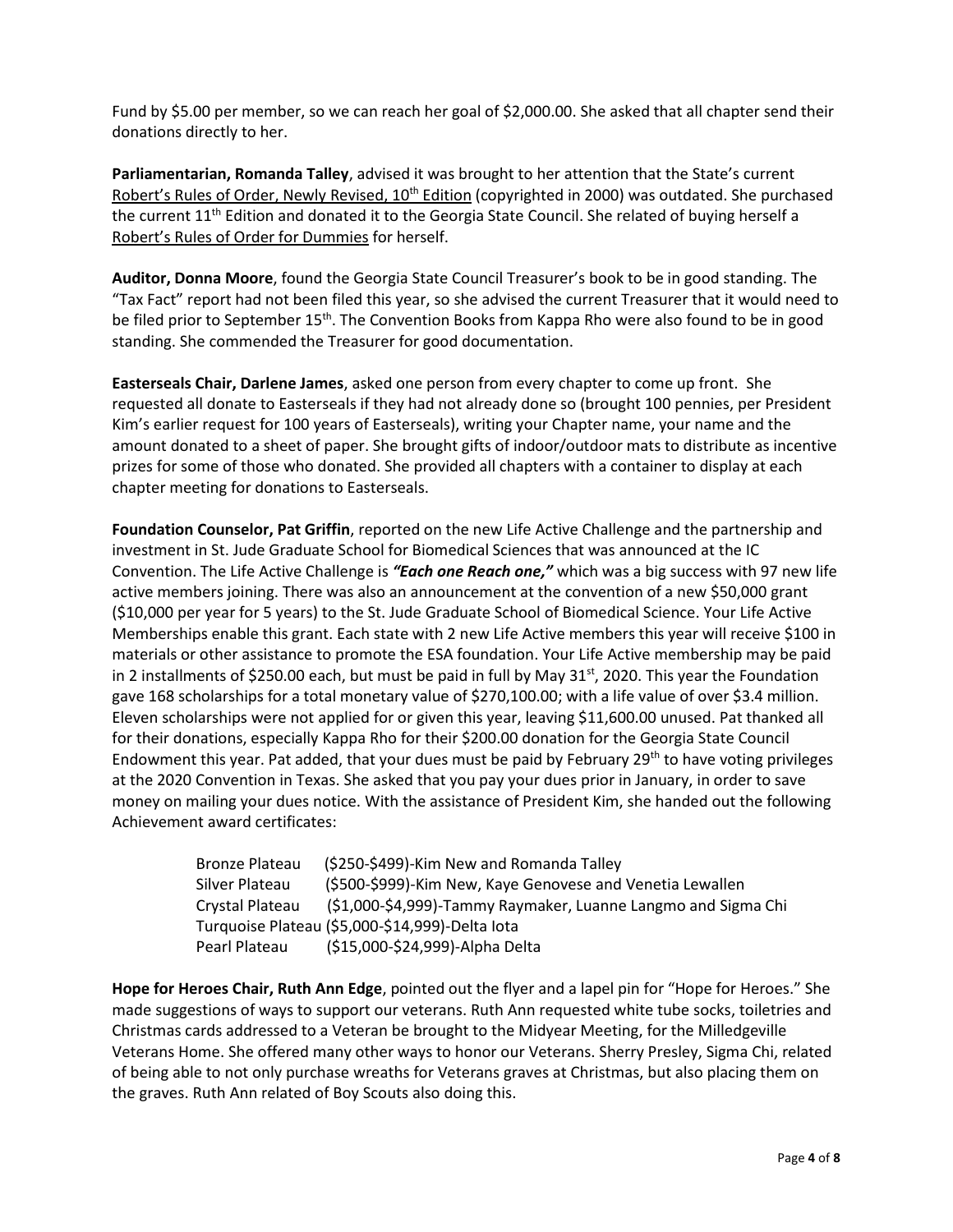**Philanthropic Chair, Sharon Smoot**, related of 12 chapters turning in their Philanthropic Reports last year, encouraging all to do so or continue doing so, as each "little" thing counts. She related of her chapter program being so impressed by the Sex Trafficking Program at a previous meeting that they are now supporting an Augusta group called "I Care." They are currently sending care packages to a 14 year old girl who was recommend by this group.

**Yearbook Chairs, Karen Smith and Susie Knudson**. Susie presented a hard copy of the current yearbook, completed by Karen Smith to President Kim. Adding, it will also be sent to all members electronically.

*Break and Mind Game* of making the "Peace Sign" and the "Ok" sign with your fingers was played by all with a 10-15-minute break occurring thereafter at 10:45. Cupcakes were distributed to the members during the break. The meeting resumed at 11:14 a.m.

**President Kim** recognized those participating in the Easterseals fundraiser challenge, she previously requested all bring 100 pennies to the meeting, by asking them to stand. She requested Stormy Bowie hand out candy that she provided to all standing members. She thanked all for participating.

**Under Unfinished Business, Romanda Talley**, presented the following Proposed Standing Rules changes (that she sent out earlier to Chapter Presidents) that were tabled at convention in May:

Proposed Change to tabled Standing Rule 21, Duties of Appointed Officers, Section C-6 … Duty of the Chaplain.

Now reads…A list of those members honored during the annual Memorial Service will be provided to the webmaster for posting on the GSC website within 60 days following the meeting. (Added 5/18/19)

Change to read: A list of those members honored and a photograph, if available, will be provided to the webmaster for posting on the GSC website within 60 days following the annual Memorial Service.

Reason for change: Clarification

Romanda moved to accept to change. Vicki Warren, Delta Nu, seconded the motion. With no discussion the Motion carried.

**Under New Business, Parliamentarian, Romanda Talley**, advised the Georgia State Council Bylaws Committee proposes the following change to Standing Rule #21:

Standing Rule #21 now reads…A list of those members honored during the annual Memorial Service will be provided to the Webmaster for posting on the GSC website within 60 days following the meeting. (Added 5/18/2019)

Change to read…A list of those members honored and a photograph, if available, will be provided to the webmaster for posting on the GSC website within 60 days following the annual Memorial Service.

Reason for change: Clarification.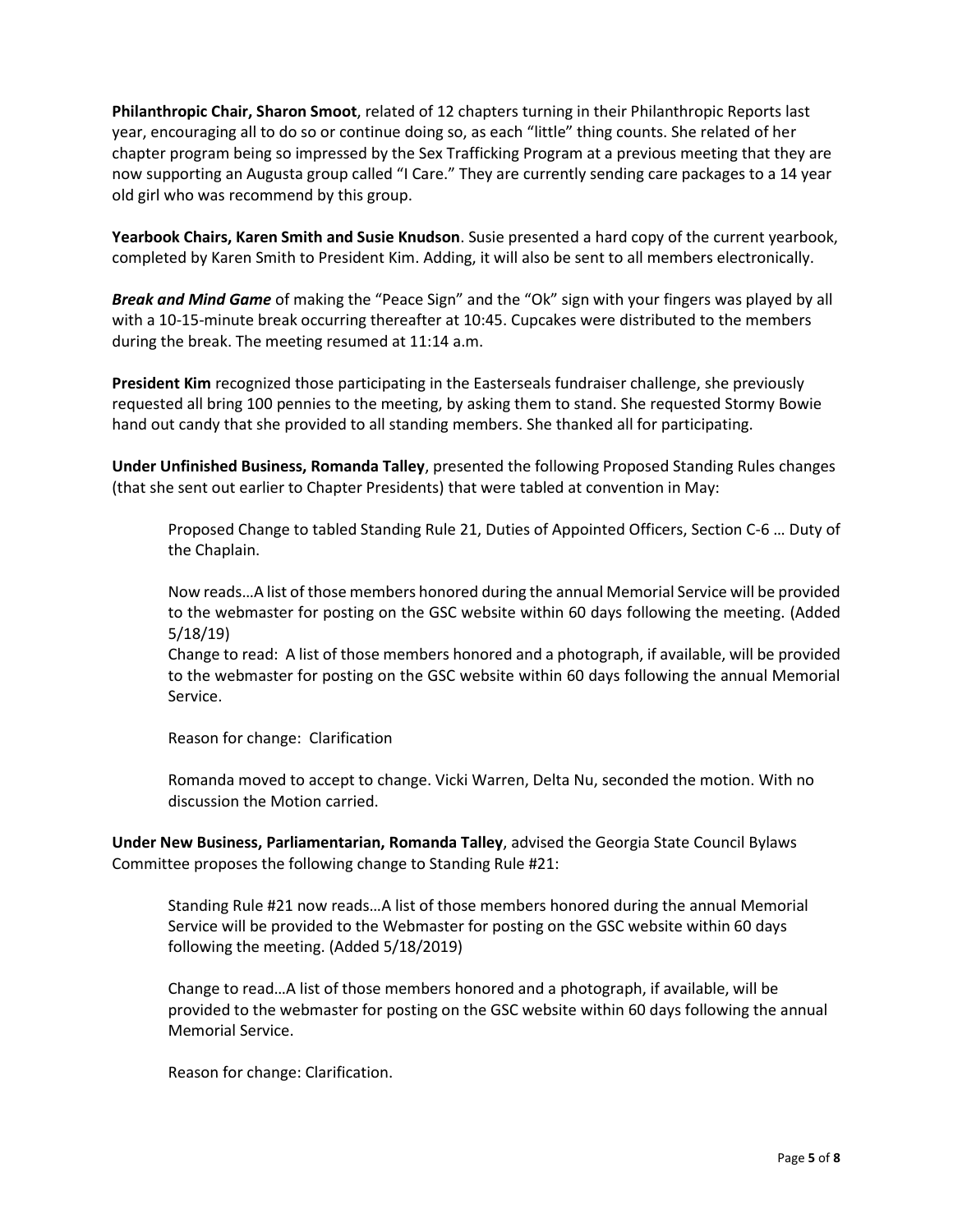Romanda moved the Proposed Standing Rule #21 be adopted. Shirley Humphries seconded. With no discussion the motion carried. She asked the members if they knew what the "four rights of assembly were?" She provided the winners with "Smartie" candies. She asked each winner to provide a question for the assembly at Midyear.

**2019 Convention Chair, Romanda Talley**, provided the final report of our 2019 Convention. She related of the State receiving \$1,558.73 as their portion of the 2018-2019 Convention profit.

**2020 Convention Chair, Gail Marchant**, reminded all of the 2020 Convention name, "Ohana," which means Family in the Hawaiian language, to be held at the Marietta Conference Center in Marietta on May 15-17, 2020. Registration deadline is April 10, 2020. She related of only 6 people thus far registering, reminding all that early registration places your name in a drawing for a special prize. Stormy currently has registration forms with her. She provided a breakdown of the Convention Fundraising during Leadership/Fall Board, thanking all members for their support. The Chinese Auction raised \$278, Silent Auction \$311, Bean Count \$34, Signature Page \$44, Bingo and Beans \$375 and the 50/50 Raffle \$320, totaling \$1202. Gail thanked the Alpha Beta members and the host for all their help. She asked James Dorris draw the 50/50 Raffle ticket, with Frances Lanier winning \$160. With much fanfare, Frances was given the money she won.

**2021 Convention: Second Vice President, Wanda Price**, advised she received a courtesy bid from the Gavelettes to host the 2021 Convention at Merry Acres Hotel in Albany, Georgia, with more to be announced. She asked chapters to consider hosting the State Convention, saying a Courtesy Bid for the 2022-2023 Convention is needed. She said she earlier misquoted the dates for the new member drawing, saying the drawing will cover this GSC year until Midyear.

**Parliamentarian, Romanda Talley**, advised the Awards Committee made the following changes to the Awards for 2019-2020:

- 1. The Willene Creamer Viglione Candlestick Award, with lots of research by Susie Knudson, has been returned to its original wording. Category 9…Chapter Projects and Category 10 Civic Projects have been omitted as they are chapter and civic projects, not State, Foundation, or International projects as originally stated by Willene. Please note that number 2-a and 2-b will now be called the Georgia Memorial Endowment.
- 2. Add to the Candlestick Award the original wording: "A member cannot receive the award two (2) years in a row."
- 3. All areas of the Awards form that had the Sisters of Georgia Memorial Endowment and Georgia Men of ESA Endowment will now be the Georgia Memorial Endowment.
- 4. Awards changes will be on the website within the next two (2) weeks.

She thanked Gennie Gilvin for her help placing this information on the GSC website.

**Corresponding Secretary, Venetia Lewallen**, presented the following Executive Board Recommendations:

1. The GSC Executive Board recommends that we purchase a new flag pole for the American flag that includes an eagle finial, prior to the next State Meeting. Reason: per the Ja-Jaw Guide Policy and Procedure Manual, Section IV, FLAG PROTOCOL, the American flag must stand taller than any other flag. The eagle will provide the needed height. The cost not to exceed \$100.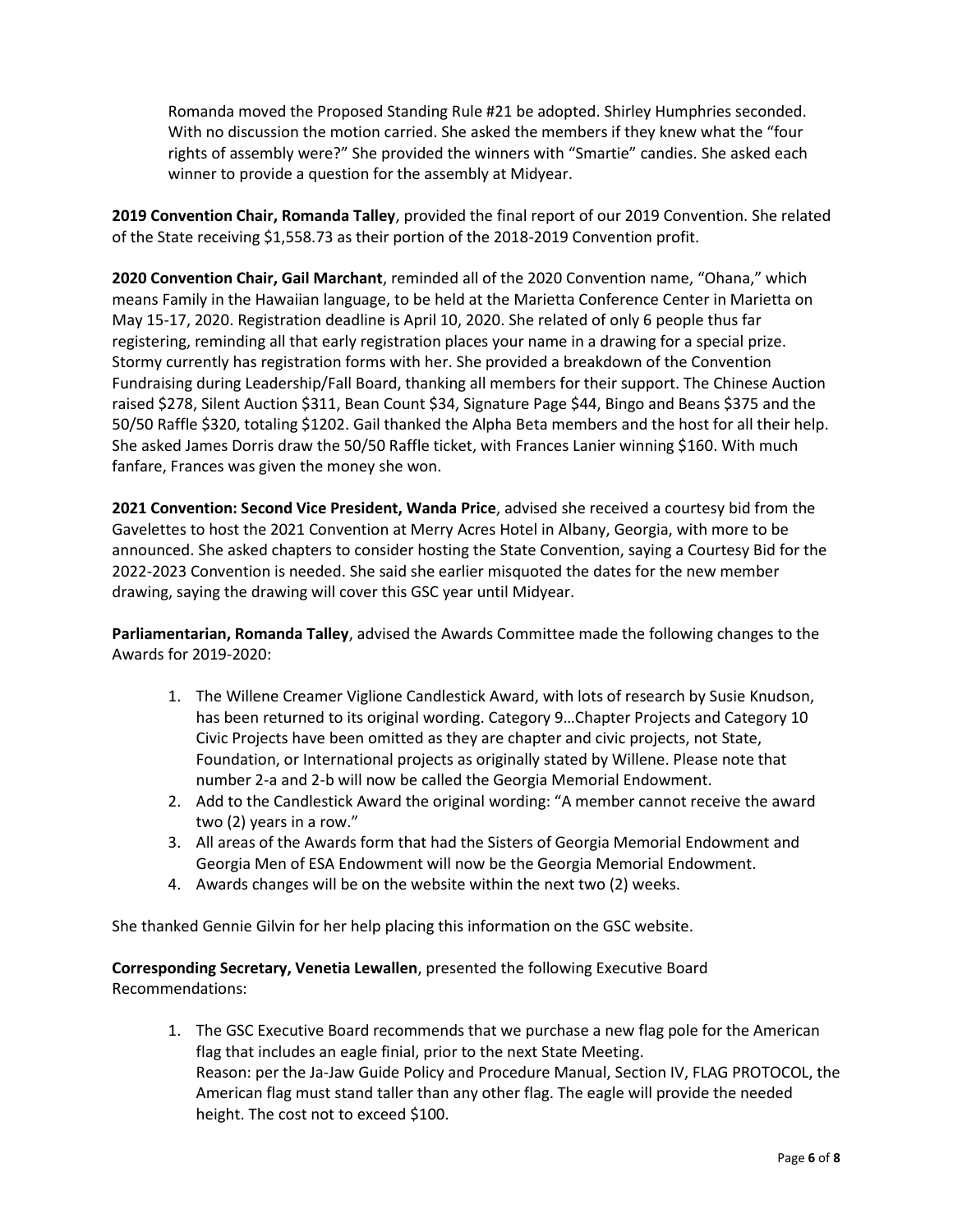Coming from a committee this issue does not require a second. With no discussion the motion carried.

2. The GSC Executive Board recommends the Georgia State Council submit a Courtesy Bid to host the 2022 SERC Conference, if no other state submits a bid prior to the 2019 SERC Conference.

Reason: It is South Carolina's turn to host it and they have declined.

Coming from a committee this recommendation does not require a second. Discussion ensued. Pat Griffin, Alpha Delta, questioned who would want to Chair this Conference? Gail Marchant, Alpha Beta, suggested Romanda Talley and Susie Knudson Chair since they did such a great job the last time we hosted SERC. They both agreed. With no further discussion the motion carried.

**President Kim New** asked all planning to attend SERC Conference in Raleigh to stand while Venetia documented their names. A total of 10 members stood. Kim requested the gift cards for the SERC Finance Project from chapters be turned in to her today or placed on the back table.

President Kim advised the SERC Officer Elections and Proposed Changes to the Bylaws and Standing Rules were placed in each Chapter Presidents Packet and emailed. She advised there were two offices with opposition. Connie Presley, moved the Georgia delegates go uninstructed as to the proxy for the 2019-2020 SERC Slate of Officers. Shirley Humphries, seconded. With no discussion the motion carried.

Pertaining to the SERC Proposed Changes to the Bylaws and Standing Rules, Gennie Gilvin moved the Georgia delegates go uninstructed as to the proxy for the 2019 SERC Conference. Sherrie Bordeaux, seconded. With no discussion the motion carried.

President, Kim New, asked for nominations from the floor for candidate(s) for the IC Executive Board. Venetia Lewallen, Alpha Beta #5544, nominated Gail Marchant, for the 2020-2021 IC Executive Board position of her choosing. Shirley Humphries seconded. With no discussion the motion carried.

President, Kim New, requested the Alpha Delta Chapter stand for applause thanking them for a good meeting. She asked Susan McVey and Tonya Murphy stand for applause and a thanks for a great Leadership yesterday. The Disaster Fund donations received today will be posted on the website. For Easterseals, \$219.76 was donated today with 100 % of GSC chapters (17) participating.

She reminded all of the Midyear Meeting on February 22, 2020, with the Registration deadline of February 10, 2020.

**Chaplain, Kaye Genovese**, provided the "Closing Thought." She said, "…families are like fudge…mostly sweet, with a few nuts."

President, Kim New, drew a name to win her attendance prize. Shirley Sams was the winner.

Following the adjournment of the meeting at 11:47, all circled and joined hands and recited the traditional "Closing Ritual," as follows: